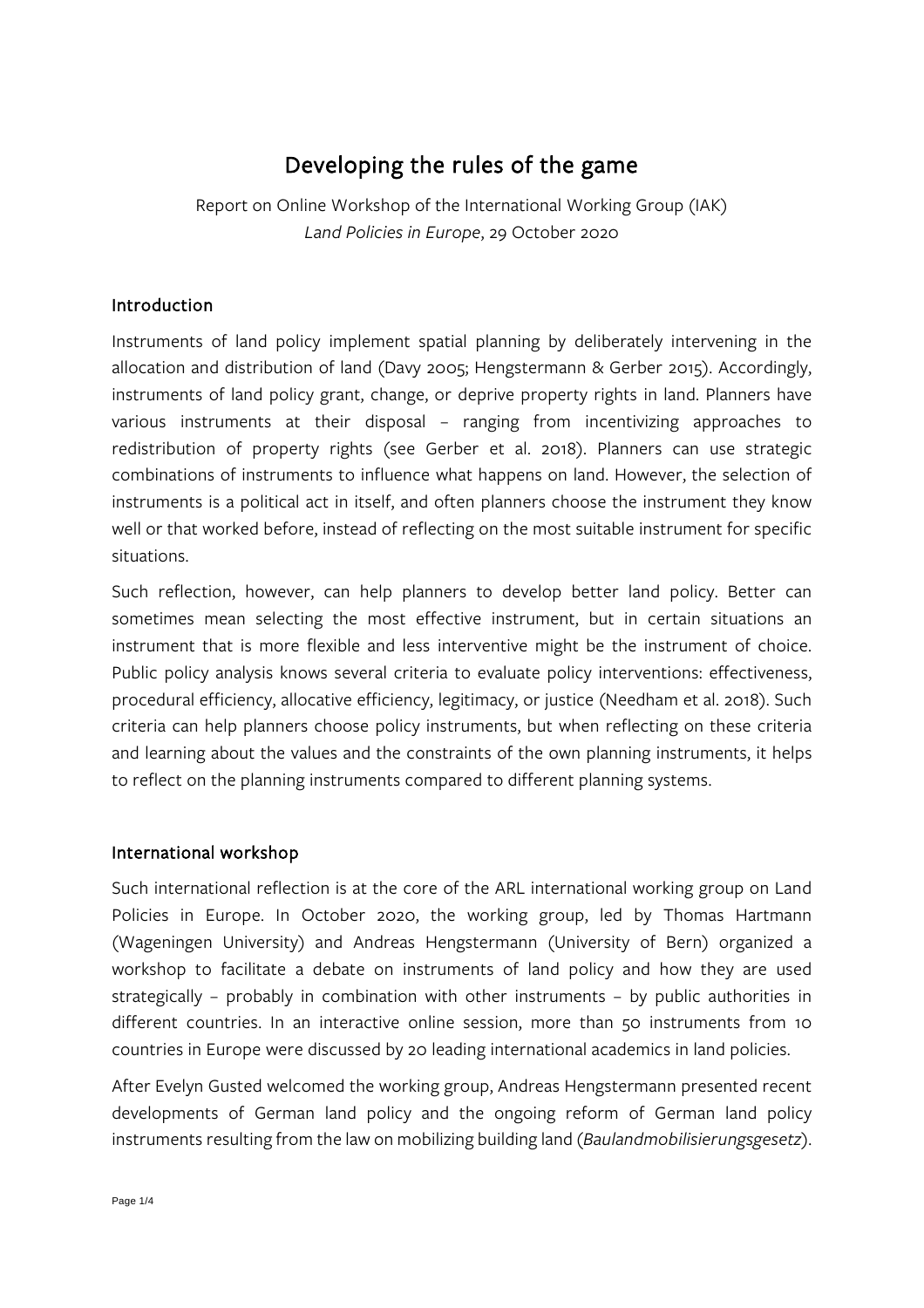The central part of the meeting then started: the development of a game on instruments of land policy.

In preparation for the workshop, the representatives of the various countries had prepared short descriptions of five relevant land policy instruments, answering the questions: How does the instrument work in general? What does the legislator intend with this instrument? How does the instrument fit in the toolbox of instruments (i.e., in relation to other instruments)? How did it develop over time? These were assembled as factsheets, which created the basis for the game. The game served as a mere trigger for more in-depth debate on the instruments and their functioning in specific contexts.

## Developing a game

The game consists of three steps, each building on the previous one and each with a specific target: first is the development of playing cards, second is playing the game, and third is a reflection on the game.

The playing cards resemble a version of quartet which is often played with cars, where players compare horsepower or maximum speed to win the other players' cards. For the planning instrument game, each instrument is characterized in small breakout groups according to simplified criteria of effectiveness, procedural efficiency, allocative efficiency, legitimacy, and justice. Each category is narrowed down to a gradual scheme to allow the game to be played. This step aims to make participants familiar with the instruments and identify initial debates about the way they function. The simplified criteria thereby act as a trigger for debate about more complex and in-depth aspects and the specificities of the instruments in relation to instruments held by other players (i.e., countries). The online session focused on this first step of the game.

In the second step, the players are presented with a particular challenge for land policy in line with those that characterize the current political debate in Germany, such as securing affordable housing in a gentrification area, a brownfield development, or the challenge of developing a new big housing district. Each player then applies the instruments to resolve the issue at stake. Based on the scoresheet, a winner is identified. This step of the game is played with stakeholders from German planning practice, so as to embrace a transdisciplinary approach.

The third step consists of reflection on the game's outcome and is meant to involve an indepth discussion of the instruments and their strategic use.

In October, the online workshop focused on the first step and prepared the subsequent two steps, which will be played in the next meeting of the international working group.

#### Results and observations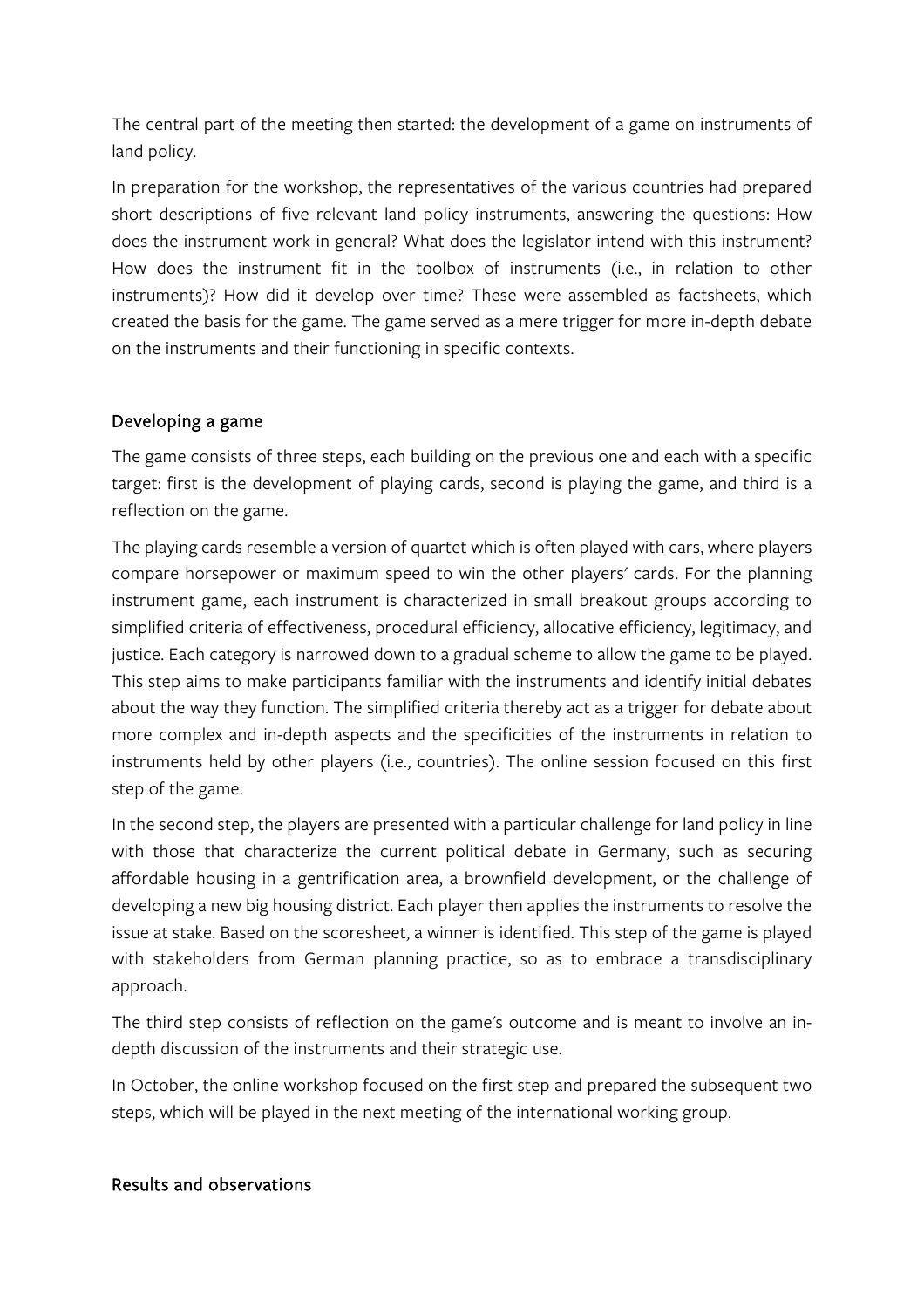There are a couple of results and observations. One of the observations on the instruments themselves was that some are common in many planning systems, such as local land-use plans or expropriation. Others are more exceptional, such as article 34 of the German Building Code on infill development or the obligation to build in Switzerland. For the standard instruments, the exercise of scoring instruments revealed nuances that were not always obvious but nonetheless highly relevant, so that a more detailed debate on the strategic uses of instruments was possible. The discussion also revealed some surprisingly similar challenges – e.g., between Poland and Belgium on compensations for downzoning. Consideration of the exceptional instruments led to mutual learning on how similar problems are approved differently for various, often political or historical reasons. The debate confirmed that land policy instruments are not value-free and neutral, and that they shape the relation between planning and property rights.

Another observation relates to the exercise itself. Scoring the instruments based on the simplified given criteria was challenging, and the results should not be seen as absolute and positivistic empirical results. Instead, they represent qualitative and, in part, subjective views by the experts participating in the sessions. Nonetheless, this exercise enables a structured debate on the relation of the instruments to one another, and this provided the basis for an exploration of strategically combining instruments.

#### Outlook

The international working group started with an explorative workshop in 2019 in Mannheim (see ARL Nachrichten 49(2)), was then formally set up by the ARL, and met in February 2020 in Ústí nad Labem (Czechia). In the previous meetings, the main topics of land policy were central (housing, land thrift, densification). With the current focus on land policy investments, the group has now explored land policies in Europe at a greater level of detail. Future meetings are intended to focus increasingly on relevant policy actors to ultimately achieve a more comprehensive picture of the topic.

While this comprehensive overview is an academic endeavor in itself, the game and its development might also prove valuable in teaching. So, the international working group on land policies in Europe promises more deliverables in the future. This is supported not only by the high level of expertise of the members and affiliated parties but also by the vast amount of enthusiasm and energy of all involved in the activities.

## References

Hengstermann, Andreas; Gerber, Jean-David (2015): Aktive Bodenpolitik - Eine Auseinandersetzung vor dem Hintergrund der Revision des eidgenössischen Raumplanungsgesetzes. In: *Flächenmanagement und Bodenordnung* 6.